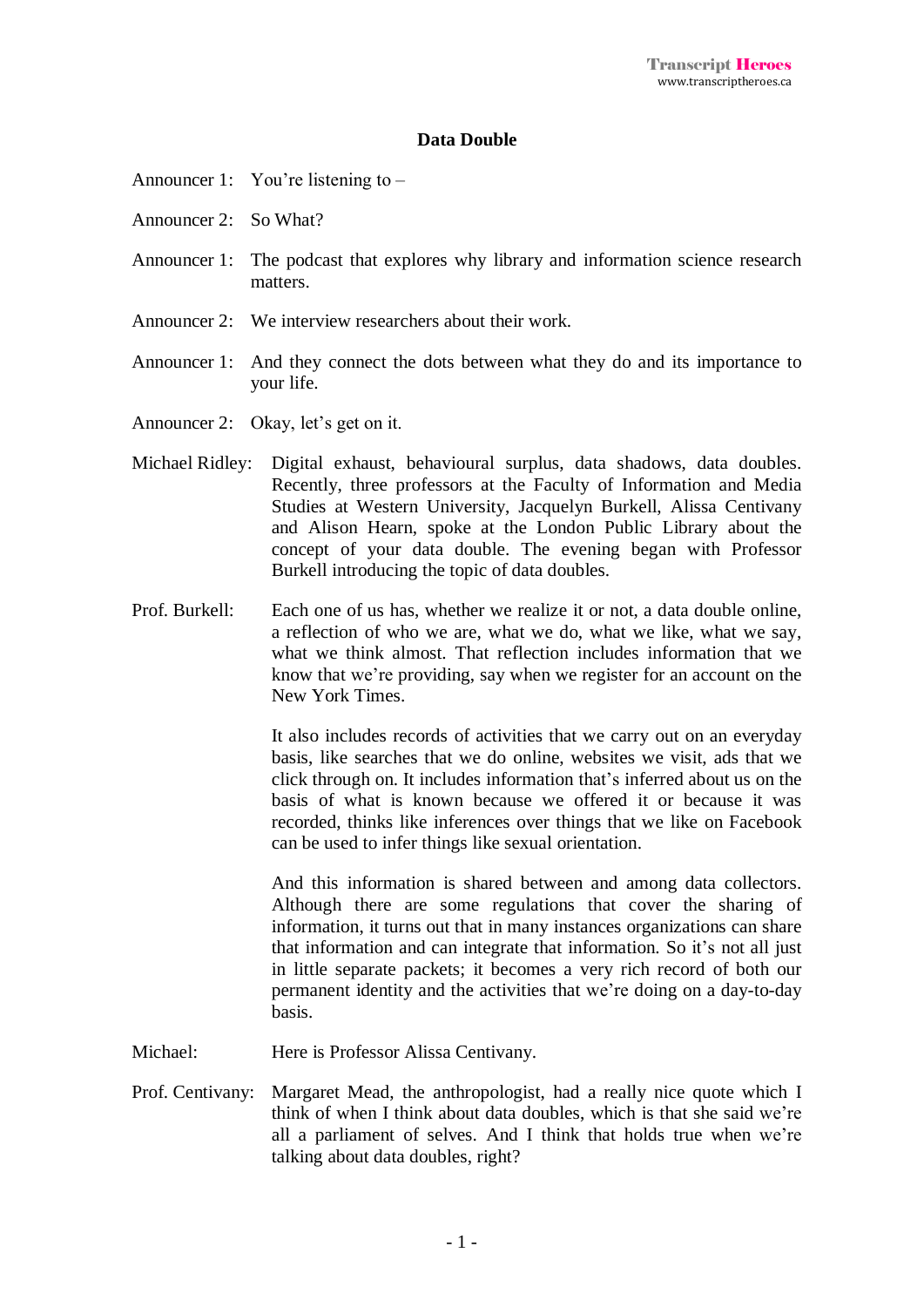In our offline worlds we have multiple identities that we might emphasize or foreground depending on particular contexts that we're in, or situations. The same is true online in many ways I think. I think some of the interesting things about data doubles is that we don't know a lot about what inferences are being drawn about us. There's a lot of mystery involved. The algorithms and machine processes that are compiling these packets are oftentimes quite opaque, and so we don't really know what our data doubles look like.

We also don't know much about what implications they have on our lives. I think that we can speculate that they have direct implications in terms of things like education and healthcare and finance, whether we're going to get credit or get a loan. But I think that this data is also used in sort of more subtle ways as well, that have serious implications on our online and offline lives in terms of how that information is used to architect online experiences and affect the choices that we make in subtle and important ways.

- Michael: At this point, Professor Alison Hearn added some thoughts about agency and metrics.
- Prof. Hearn: It's important to think about where is the space of agency in terms of creating the data double. People will say "Well, I don't mind…" If you make it known to them that people are collecting their data they'll say, "Well, I have nothing to hide so I don't mind." That's the standard line.

The problem with that is that it's not a question of what you're doing individually. It's a question of the aggregation of that data. So, we create the data by our online participation, and we may do it to express ourselves or create various versions of ourselves. But at the end of the day, we have very little control over how our data doubles are actually constituted and why and in what way.

And I'm interested really in questions of scoring and the idea that data doubles often take the form of a score, some kind of numeric assessment, which we don't see but is operating kind of on top of our everyday identities, working for example when we cross a border, to delineate what kind of risk we might pose, or when we get a speeding ticket. There are ways in which these scores pop up and used where we don't even understand, you know, we don't know that that's happening.

So, I think it's like who are the agencies behind the constitution of our data doubles? How are they operating? For what reason? To whose benefit? And I think it's true, there are pluses and minuses, but it's not necessarily… And there's not a lot of clarification, or clarity or transparency around how their constituted. So I think it's really a governance issue and really boils down to that, and it's a pretty serious one I think.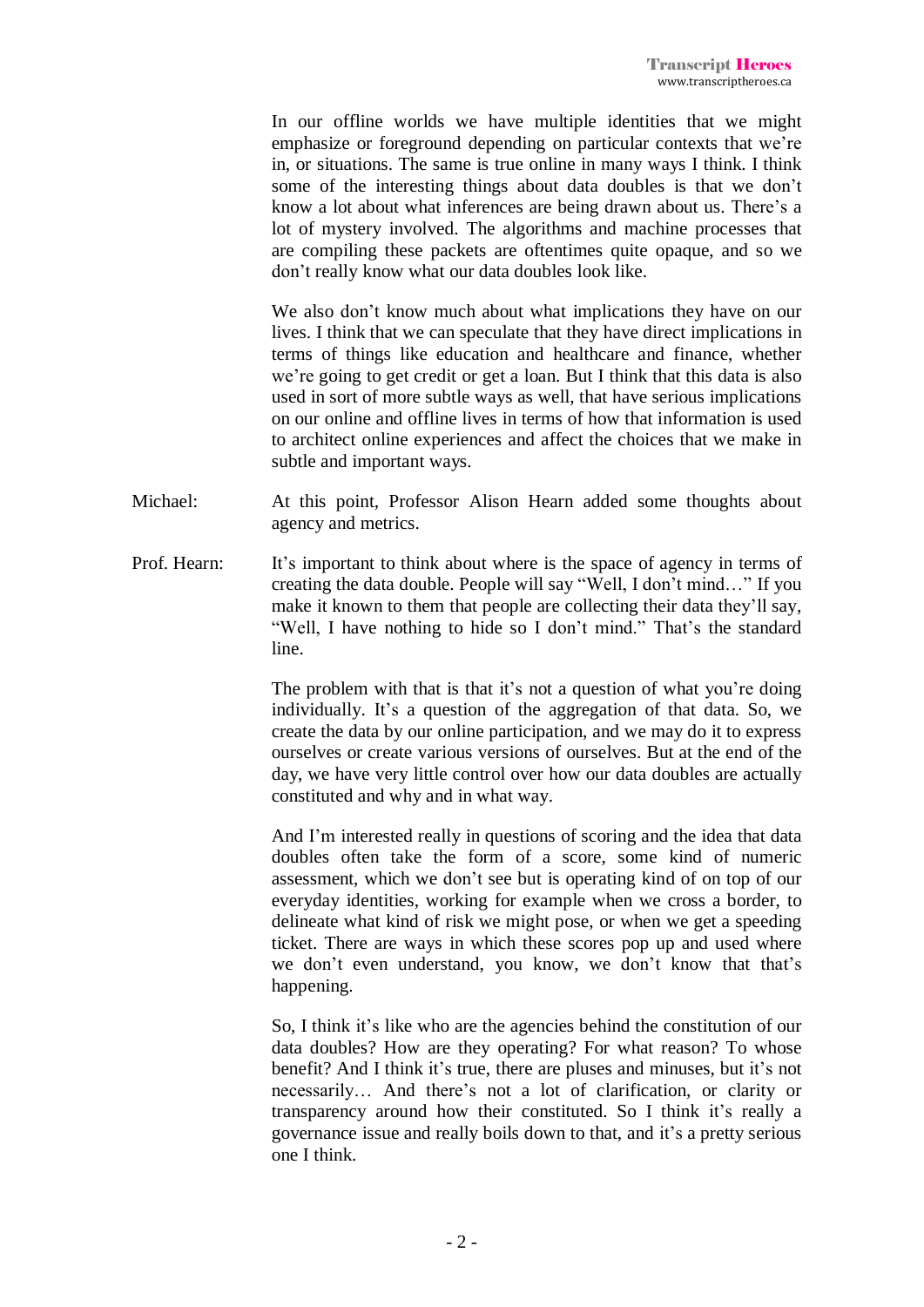- Michael: Professor Burkell again.
- Prof. Burkell: As soon as we started putting personal information online there were principles developed to govern the collection and use of information. They don't work all that well. They focus on consent, but they require that people pay attention to what they're consenting to, and most of us don't. But more importantly, they've gone by the wayside because the practices, the ways in which information is collected have changed so that in some cases no consent is required.

The EU is I think a long way ahead of us and the U.S. a long way behind us in terms of privacy regulation. The thing that's on the radar now in the EU that's most interesting and most problematic is the notion of a right to be forgotten. But even in the EU they don't quite understand what it means to have a right to be forgotten. And even in the EU the right to be forgotten, as it plays out, is very limited in scope. And it actually doesn't cover the kind of data that most concerns me, which is this behavioural tracking data of the record of all of my activities, where I've gone, what websites I've clicked on, what stores I visited. All of that isn't covered.

- Michael: Professor Hearn again.
- Prof. Hearn: So, as we're trying to regulatory wise catch up with the technology, the technology has been so, completely reshaped our understandings of sociality, of work, so that younger generations don't have a choice but to be online. So, even if they might want to opt into the right to be forgotten, they know that it's militating against their chances to get a job, to be seen, to be, you know, to make money.

So what I was thinking about, about, you know, famous people not having a right to privacy, is that privacy now equals power. If you are in a position of power, you can choose to be invisible. You can choose to be forgotten. It doesn't matter.

But, if you do not have those things, if you are not a major celebrity or powerful, rich billionaire, you must be visible. You must participate. And so, you know, regulation only goes so far if, in order to be on LinkedIn or be on Twitter, you have to agree to terms of service that basically make you completely transparent.

- Michael: Professor Burkell again.
- Prof. Burkell: We are talking about big data analytics, and recognize that there is a massive amount of information that's being produced and collected about every single one of us, and that people are becoming very interested in aggregating this information and in looking for patterns over it. And what data analytics companies and individuals who are involved in data analytics have started to understand is that you can take that public-facing data, the information that you know you tell the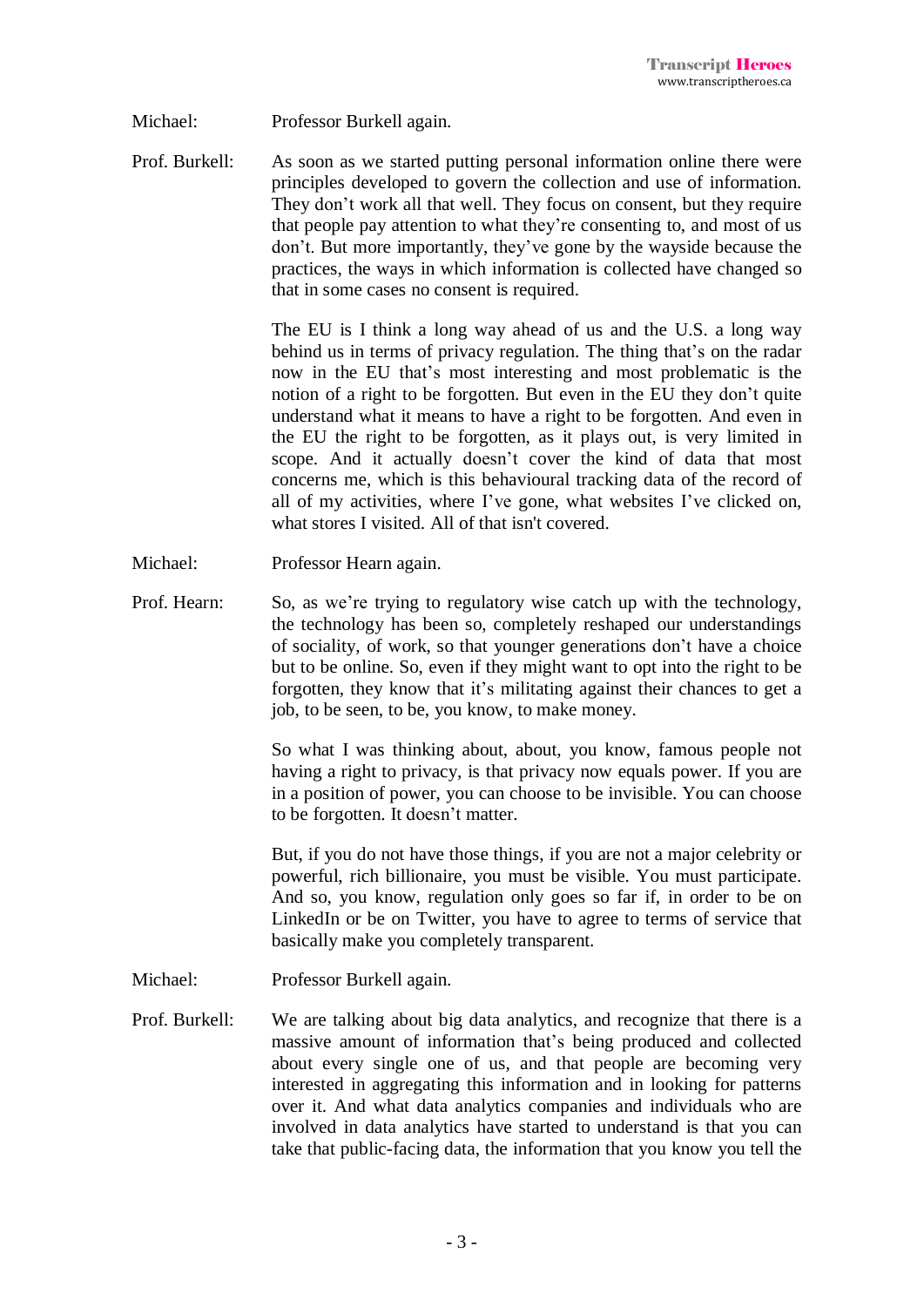world about you, and make inferences over it that will reveal things about you that you never said.

Kosinski, Stillwell and Graepel published this paper in 2013 where they took Facebook profile information and, on the basis of publiclyrevealed Facebook profile information, were able to infer very personal and private characteristics, including sexual orientation, political affiliation and religiosity, things that those individuals never told. They never put them on their website. It wasn't just that they grabbed the data; it was that they inferred the data. So now things are knowable about you that you never revealed anywhere.

- Michael: Professor Centivany spoke about data doubles in the context of education.
- Prof. Centivany: Schools within Canada over the last couple of years have entered into an agreement with Google to offer these tools in classrooms. So the GSuite, if you're not familiar with that, is a set of products designed by Google. These include Gmail, Google Docs, Google Slides, Forms, Google Drive, Calendar, Sheets. The educational package also includes a name lookup function. So basically, these are tools, they're cloud-based tools, they're free, they're high-quality tools that can be used by students to create, to collaborate, to communicate and share content.

There's a lot of positives I think about this move. The G Suite is, well it's free. It's good quality. It does indeed facilitate students' work and productivity and their ability to collaborate with others. Google and the Ontario Ministry of Education have entered into an agreement that, not surprisingly, is confidential. So we don't actually know what the terms are of this agreement.

I first became aware of this actually last year or maybe the year before, when my third grader came home at the start of her school year with an authorization permission form for me to sign. And so, the way that this program works is all students in schools, generally starts around third grade and goes to 12 or 13, have an opt-in permission slip that gets sent home.

I have a copy of it here. It doesn't say much, okay. What it says is that this is a great tool for students. You know, it will help with their education. It will help with teachers being able to, you know, foster this collaborative, productive environment. It's good for digital literacy. It doesn't say what kind of data is going to be collected, at all. All it says is that no personal student information will be used for commercial purposes.

Okay, so what we know is that personally identifiable information is being collected, that Google is not using it for commercial purposes but they're probably using it for a lot of other things. We have no idea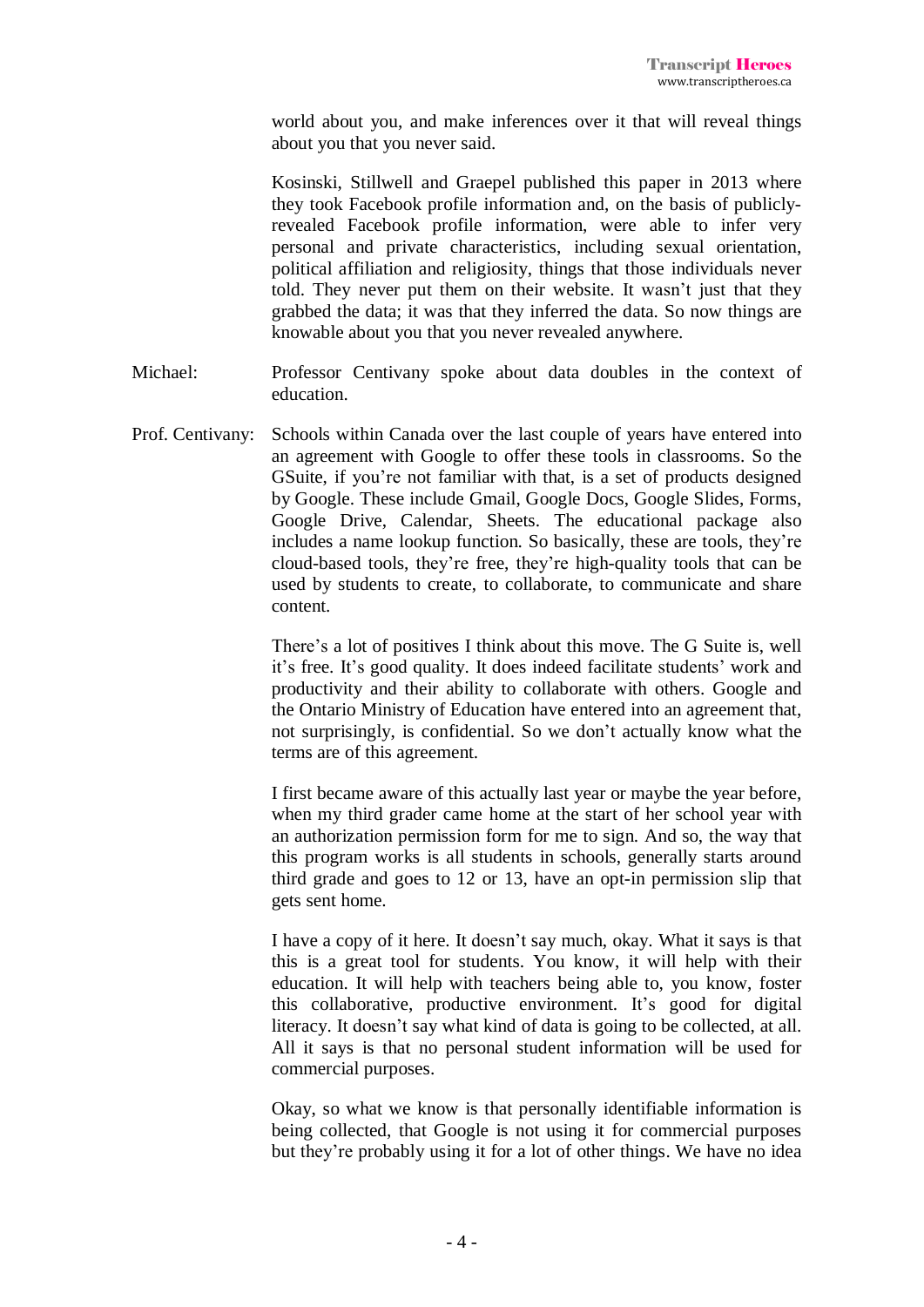what those things are. It also says that Google will not collect or sell any information to third parties and there's no advertising.

So, that's basically all the information that we have. And then parents are given a choice. You can authorize your child's use of the G Suite for educational purposes, or you can say no and there are no alternatives provided, okay? So you either opt in or you're essentially left out. So this is the bargain that's being struck.

- Michael: Professor Hearn again.
- Prof. Hearn: What's being done with the data that you're generating? It's actually not about you specifically very much at all except as a way to target you to buy more stuff. Really, it's about the aggregation of the data, and the way and the effects of the selling of that aggregated data to certain different parties for different reasons that we should be – and the governance of that data that we should be concerned about.

It's not just what we purposefully put out there. It's how that data is then – there's metadata that's attached to that that is then, information that we're not purposely sharing, like our location or where we go or how long we spend there, who we're chatting with etcetera.

The metadata is then interpreted and analyzed by various algorithms and compared with other users' data for potentially useful correlations, saleable correlations. Like, some of my favourite, there are some great websites like useless correlations like 44% of people who check their horoscope regularly also floss regularly. Or, 50-year-old men who wear Converse shoes are more likely to enjoy roller coasters.

So these are the kinds of weird correlative insights that the parsing of big data can generate, and somebody's going to find them useful. And there's a whole set of industry arrangements, of businesses that have emerged, basically data brokers, in the wake of big data that we don't think about or know very much about.

But in this environment we are, in John Cheney-Lippold's terms, made of data. But it's only when that data is made useful that our algorithmic identities or data doubles take shape and work to govern us, I would argue in really unseen ways. They sort of float on top of our embodied selves and they accompany us wherever we're going, whether it's to the hospital or across a border, wherever it might be. So it's really the question of who's collecting and parsing and selling our data and for what ends that's central to, I think, where we should be looking.

Perhaps the most extreme example of this development in the resocialization of credit scoring is of course the citizen score in China. And many of you probably have read about of this initiative on the part of the Chinese government, to implement one standard score for every Chinese citizen by the year 2020. And this score is meant to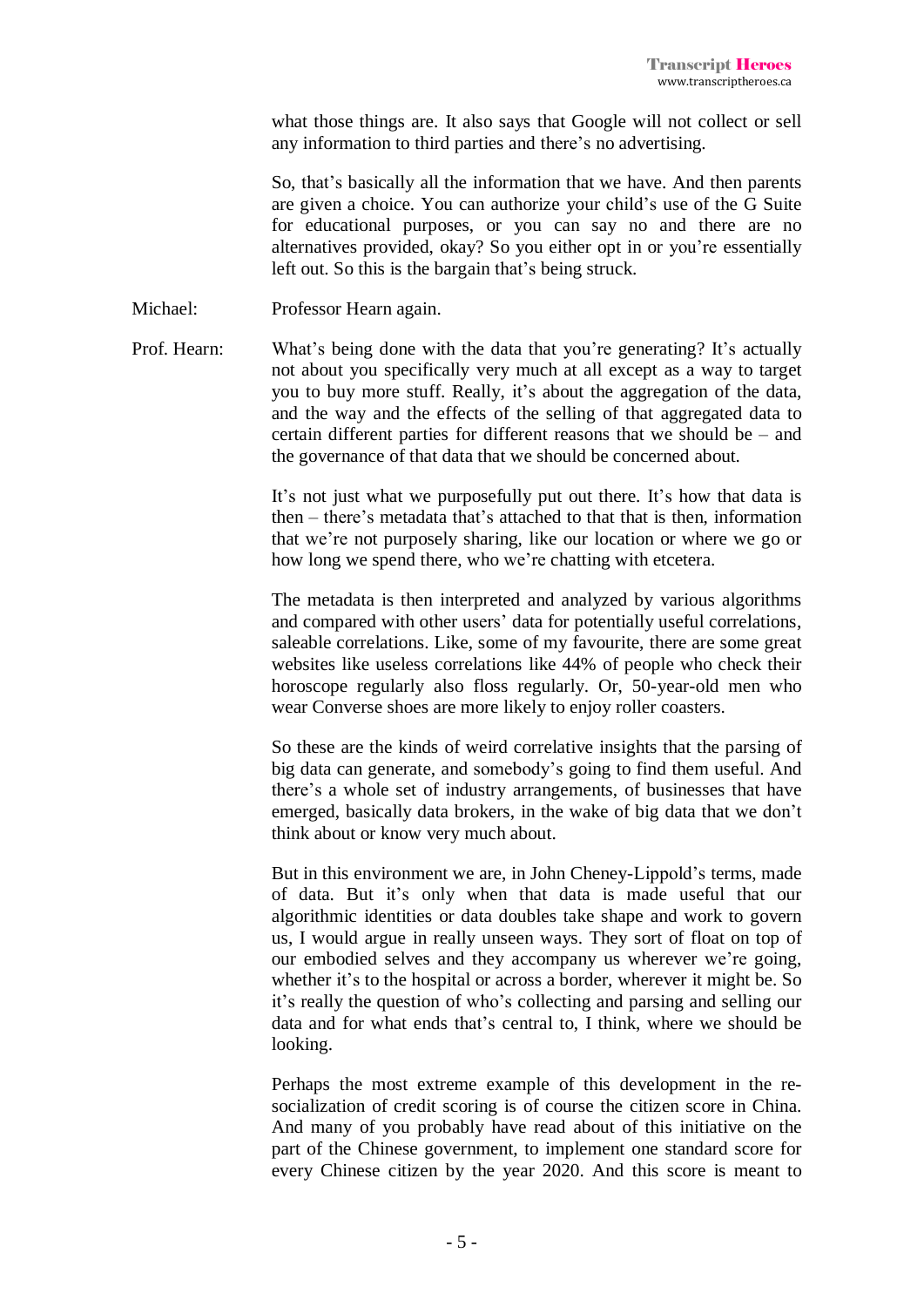enhance trust, because it's an emerging capitalist economy and there's a lot of fraud, a lot of screwing with the system.

They've done a lot of prototypes of the project across the country. One of the private prototypes is the Sesame Credit Score, which was developed by Ant Financial which is a subsidiary of Alibaba, one of the biggest platforms on the globe, offers a score from 350 to 950 based on five general areas of your life. So this isn't just about your financial behaviour.

So it's your credit and payment history; your fulfilment capacity, do you pay on time, stuff that we would expect; user verification details, so who you are, where you work, where you live; user behaviour and preferences, so that means your consumer habits, your tastes, your proclivities, which there, because in China mobile is the thing, they're tracking you everywhere; and finally your connections, probably most scary of all, who do you know and what are their scores like. So these are your interpersonal relationships.

So they provide incentives to high-scoring users for access to loans and lower interest rates and cheaper products, and then severe disincentives to those with a lower score such as restricted access to retail services and travel. Sesame Credit incorporated the state's blacklist of over six million people who had defaulted on court fines, so like you forgot to pay a parking ticket for example, within its scoring mechanism.

So, you know, people woke up one day and found that their score, their Sesame Credit Score was like in the dumpster. And there's no mechanism for people to challenge their scores. And they've punished over 1.21 million defaulters with withholding access to travel. So they couldn't get on a plane. They couldn't get on a train. Even schooling, even access to schools. So, once it's assigned you're stuck with it.

So this kind of social credit scoring, which is happening to us, like let's not delude ourselves that we're in any better position actually, produces forms of what we could call reactivity on the part of users. So if you know you're being assessed according to these various mechanisms, it produces conforming behaviour and generates its own kinds of contradictions, and attempts to gain the system as well.

So effects with the Sesame Credit Score that had been noted are people disconnecting from their low-scoring friends, changing or adapting their online social habits in order to be seen to be more trustworthy, stripping their posted content of anything that could be perceived as negative or anti-state. So, as Rachel Botsman writes, "Sesame Credit rewards users for sharing positive energy online. Nice messages about the government or how well the country's economy is doing will make your score go up."